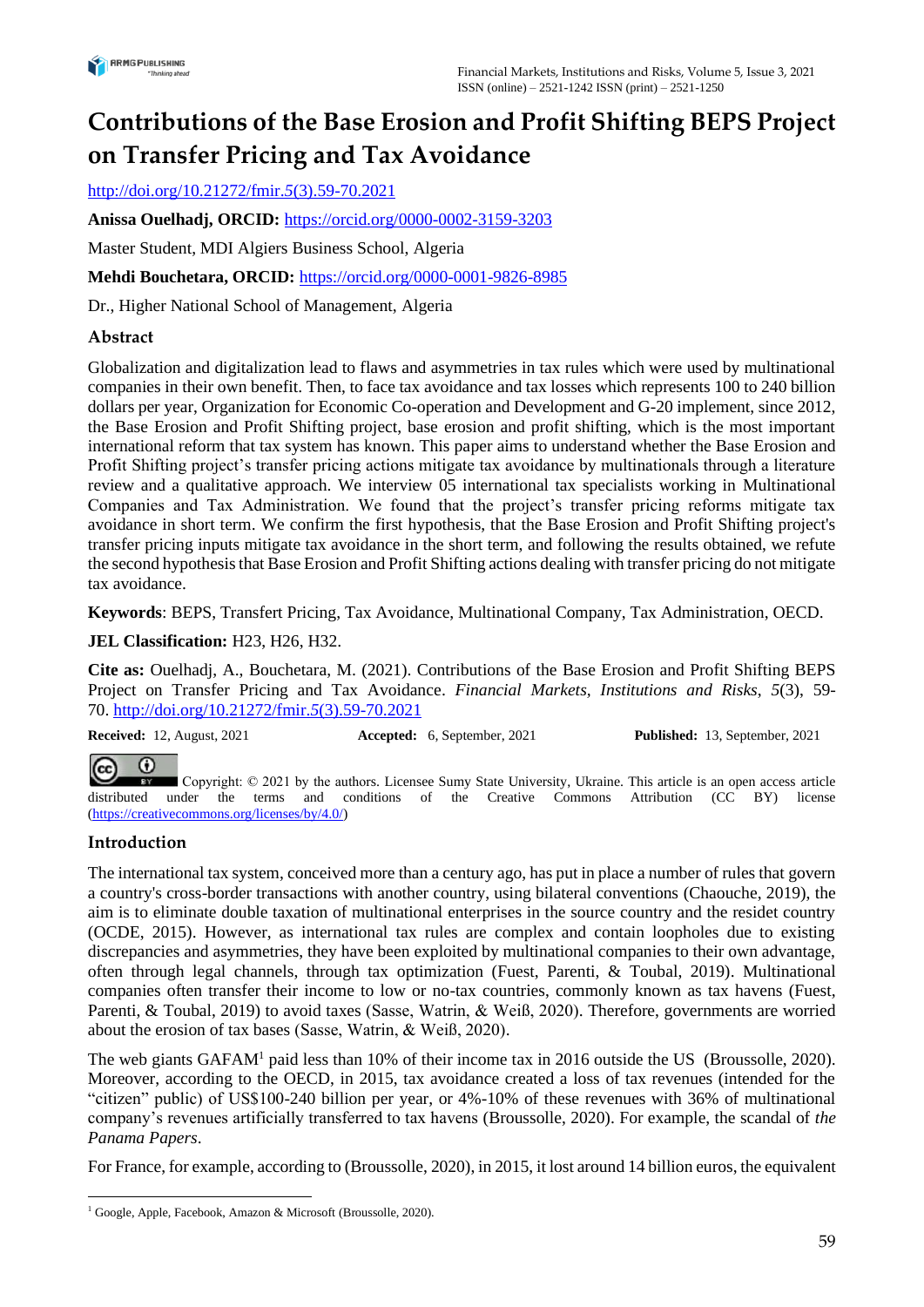

of 29% of the corporate tax income  $(IS)^2$  which increased by 14% compared to 2012 and they represent 5 to 10 billion euros per year. Moreover, according to the author, hidden profits amounted to 36 billion euros in 2015, representing 1.6% of France's GDP.

As a result, multinational companies engage in tax planning strategies (AISSAT & MOKRANI, 2018) to carry out so-called aggressive tax optimization (Madiès, 2020) mainly through transfer pricing (Wier, 2020). However, the OECD has taken the initiative to set up a strategy to fight against this tax avoidance by implementing a "BEPS project" comprising 15 actions (Broussolle, 2020) among them, those that elucidate and resolve the tax challenges of transfer pricing (OCDE, 2017).

However, given the importance of the subject and its impact on tax revenues (Madiès, 2020), we are interested in the relationship between the BEPS transfer pricing actions and tax avoidance. In this study we investigate whether these actions mitigate tax avoidance by multinational companies. After several readings and researches we have been inspired mainly by the work carried out by (Broussolle, 2020), (Wier, 2020) and (Sasse, Watrin, & Weiß, 2020) and the work of OECD to formulate our question, which is: Do the transfer pricing reforms contained in the BEPS project actions mitigate tax avoidance through transfer pricing manipulation?

To do this, based on the guidelines of (Kalika, 2016) this paper will be presented as follows:

Firstly, a theoretical background including the context of the study, an outline of the BEPS project and the above actions in our study, supported by a literature review. Secondly, we will conduct an empirical study on the subject and present the host company, *Deloitte Algeria*. Thirdly, we will discuss the results obtained from the empirical study with the literature review, and lastly, we will conclude the study hoping to have a possible answer to our question.

# **1. Theoretical background**

In this section, we will deal with the theoretical part which will explain how the BEPS project came about, then we will briefly introduce the project and the related transfer pricing actions, and finally, we will present a state of the art of the recent scientific research on the studied topic « *Contributions of the BEPS project on transfer pricing and tax avoidance »*.

According to (EL ARABI, 2020), globalization and transformation of economies towards digitalization have led to inconsistencies and asymmetries with pre-established tax systems. These asymmetries are exploited by Multinational Enterprises to their own advantage (EL ARABI, 2020), result in a shift from non-double taxation to double non-taxation (Garbarino, 2020). Moreover, according to (Cahanin , 2018) after the financial crisis of 2007-2008, Multinational Companies are finding it more difficult to hide their presence in tax havens. Thus, the extent of tax avoidance on the global economic balance and the deterioration of public finances of countries (Cahanin , 2018). As a result, high political authorities and the G-20 have called on the OECD to find a solution, and for Multinational Enterprises to be obliged to be more transparent in their exchanges and keeping of financial and accounting statements (Cahanin , 2018).

The OECD has thus identified the BEPS problem and has set up a project called the BEPS project to combat this phenomenon of tax avoidance and transfer of profits to tax havens (OCDE, 2020).

# **1.1. BEPS Project**

The BEPS<sup>3</sup> project is the initiative led by  $OECD<sup>4</sup>$  to combat tax base erosion and profit shifting by multinational enterprises. It was started in 2012, launched in 2013 and developed in 2014 (Sasse, Watrin, & Weiß, 2020). The project has three dimensions, **coherence** of tax systems; **transparency** of activities and results obtained; and **substance**, which means being subject to tax where the economic activity takes place (Sasse, Watrin, & Weiß, 2020). To illustrate the alignment of income with real economic activity or substance, the authors (Sasse, Watrin, & Weiß, 2020) give the example of *Caterpillar*, which declares 85% of its taxable

<sup>&</sup>lt;sup>2</sup> IS, is a tax levied directly on natural or legal persons who have generated a profit from their economic activity (Bofipimpôts, 2021).

*<sup>3</sup>* Base Erosion and Profit Shifting

<sup>4</sup> Organization for Economic Co-operation and Development, an international organization with 60 years of experience working with governments, policy makers and citizens to ensure prosperity, equality, opportunity, and well-being for all. It is about setting international standards, finding solutions to social, economic, and environmental challenges, improving economic performance, creating jobs, and combating international tax evasion (OECD, 2020).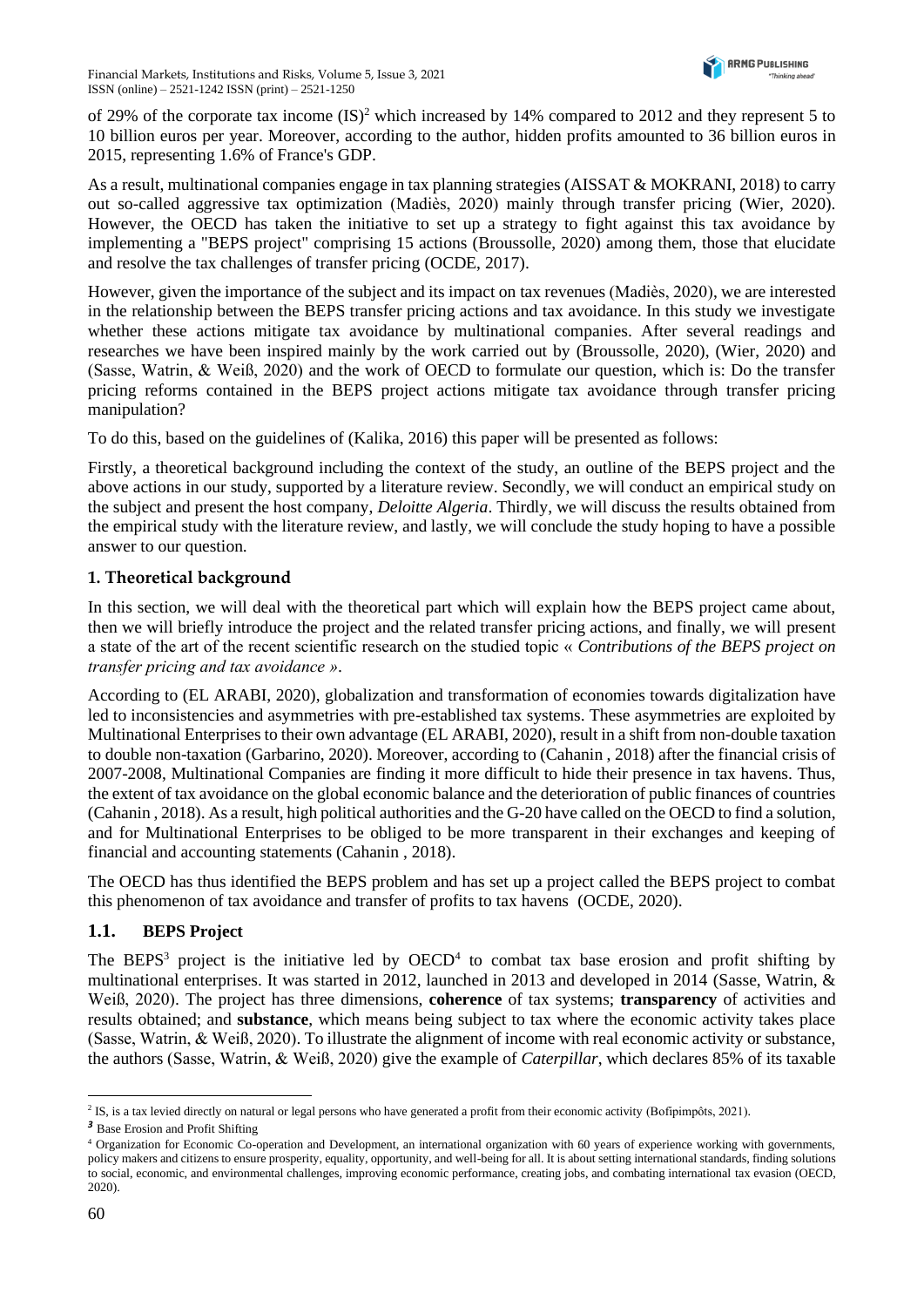

income in Switzerland, even though only 13% of its employees work in Switzerland.

To achieve this, the OECD identifies contemporary tax challenges and puts in place measures to address them, which are the 15 actions of the ambitious BEPS<sup>5</sup> project (Bradbury, Hanappi, & Moore, 2018) each of these actions is published in a report of more than 200 pages to explain in detail the orientations, objectives and contributions of each action (OCDE, 2020). Today the BEPS project has 139 countries (OCDE, 21).

Moreover, the OECD and the G-20<sup>6</sup> have the objective, through their work, of eliminating double taxation (finding solutions to avoid double taxation by means of tax treaties) (OCDE, 2015), However, with technological advances and the Covid-19 pandemic accelerated the use of digital (OCDE, 2018), tax systems encounter difficulties and generate double non-taxation, i.e. not being taxed in the resident country and the source country (EL ARABI, 2020) This is done through different tax planning strategies (Martin, 2018), mainly transfer pricing (Wier, 2020), Furthermore, according to (BENKENDIL & EL GHAZALI, 2018) Intragroup trade constitutes almost 60% of world trade. Hence the interest of this study, and the choice of study which focuses on "*transfer pricing*" actions.

### **1.2. What do we mean by transfer pricing?**

According to (SAIOUD & SAIOUD , 2019) « *Transfer pricing is the pricing of transactions between companies of the same group established in different countries. The challenge for tax administrations is to ensure that these transactions have led to an adequate determination of the tax base in each of the States concerned* » this definition (intra-group transaction prices) is supported by the work of (Fuest, Parenti, & Toubal, 2019).

According to (Fuest, Parenti, & Toubal, 2019) tax systems consider a multinational enterprise "*as a set of distinct legal entities, each using separate accounting, [...] their profits are accounted for on a country-bycountry basis"* as are branches and subsidiaries treated separately from the parent enterprise. As an example of how transfer pricing works.

### **1.3. However, what about the BEPS transfer pricing actions addressed in our study?**

These include Action 8-10 and Action 13 which deal with transfer pricing:

According to (OCDE, 2015) **actions 8-10 : « Aligning Transfer Pricing Outcomes with Value Creation»**  aims to ensure that transfer prices are aligned with the real economic activity (value creation) of the MNE. These actions<sup>7</sup> reinforce the existing rules on the arm's length principle which, according to the (OCDE, 2015) the transaction price between two dependent companies is the same as with an independent company and aims to put in place alternative arrangements in the event that the arm's length price clarifications are not met.

As regards **Action 13 : « Guidance on Transfer Pricing Documentation and Country-by-Country Reporting »** (OCDE, 2015), according to (OCDE, 2015) the action consists of introducing the obligation to multinational companies with a turnover of more than 750 million euros (Bradbury, Hanappi, & Moore, 2018) to declare its income and profits in a document called a "*country-by-country declaration*", where all tax authorities have a right of review of the profits of the multinational, in order to encourage transparency and declaration of the amount and location of the entity's profits (OCDE, 2015).

**Inclusive framework on BEPS:** According to (Bradbury, Hanappi, & Moore, 2018) and (OCDE, 2018), Following the request of the G-20 and since 2016, the OECD has put in place this framework to ensure that interested jurisdictions and developed countries, in particular, participate "*on an equal footing*" in BEPS actions. This framework will allow its users to follow the implementation of the project and any developments.

Considering the progress of scientific research on the BEPS project, we consider it necessary to share with you some contemporary results of researchers on the influence of the BEPS project on tax avoidance and following this study we will develop our hypotheses that could possibly respond to the problematic posed based on the scientific articles studied.

The study conducted by (Bradbury, Hanappi, & Moore, 2018) and inputs from action 11<sup>8</sup> of the BEPS project

<sup>5</sup> See Appendix 1.

 $6$  Group 20: International forum created in 1999 and composed since 2008 of heads of state and government of 20 most developed countries (G-20, 2021).

*<sup>7</sup>* Action 08: "Transaction of intangible assets"; Action 09: "Contractual allocation of risks and resulting benefits"; Action 10: "High risk transactions" (OECD, 2015).

<sup>8</sup> "Measuring and monitoring BEPS data", (OECD & G-20, 2015).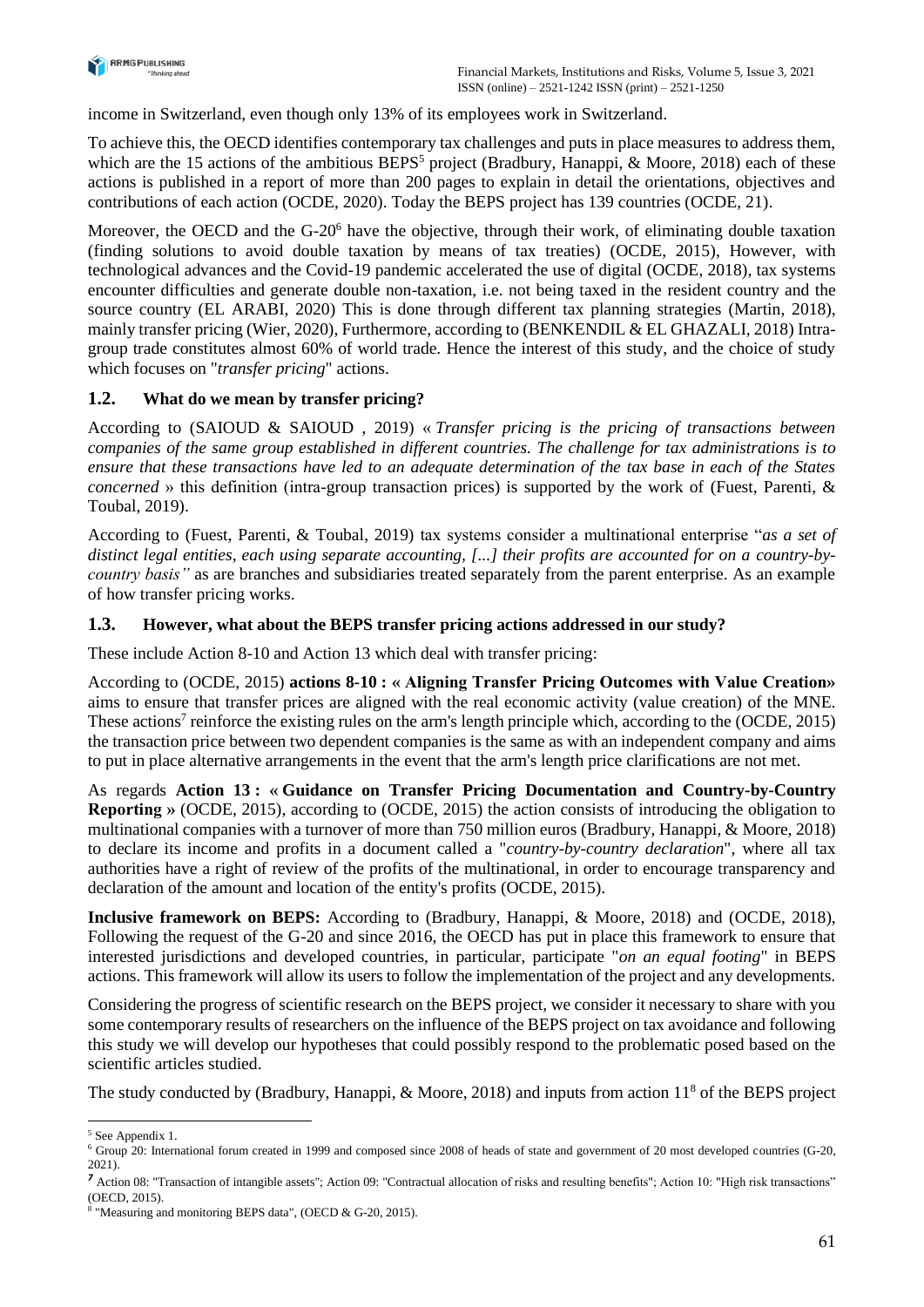aim to present the current state of international taxation at the time of the BEPS project; to demonstrate the methodological difficulties encountered by researchers in estimating base erosion and profit shifting (BEPS) on a global scale; to analyze recent methods used to assess the tax impact of BEPS; and to present contemporary international taxation at the time of the BEPS project using OECD corporate income tax statistics.

Based on a literature review, the authors (Bradbury, Hanappi, & Moore, 2018) argue that data for BEPS analysis is available at the macro level but not at the micro level and is not accessible. In addition, there are difficulties including the choice of tax rate to be used to estimate BEPS and the distinction between BEPS and real activity.

The authors (Bradbury, Hanappi, & Moore, 2018) emphasize the need to distinguish between real activity and BEPS, i.e., the notion of substance, and from this stem the analytical difficulties of the said distinction. They find that despite researchers obtaining estimates of revenue losses using econometric methods, they still encounter gaps in the tax rate used and the distinction between real activity and BEPS.

(Bradbury, Hanappi, & Moore, 2018) deduce that there is a lack of relevant but available data, so the Action 11 report recommends a set of suggestions to improve the quality of available data, among them the obligation of a multinational company with a turnover exceeding 750 million euros to report its profits in the country-bycountry declaration. However, according to (Bradbury, Hanappi, & Moore, 2018) the steps taken by the OECD and the G-20 on transparency, reality and quality of data and statistics on multinational enterprises will greatly help researchers, policy makers and the public on BEPS.

In his article, (Wier, 2020) proves that the manipulation of transfer prices by multinational companies based in South Africa, a developing country, is done to transfer profits to tax havens. (Wier, 2020) assesses the impact of the BEPS project's contribution to transfer pricing in the said country, using an econometric method, using South African customs data, of merchandise imports from 2011 to 2015 newly obtained by a newly constructed confidential administrative level. To make, (Wier, 2020) assesses the differences between transfer prices and arm's length prices, (Wier, 2020) concludes that the transfer pricing reform proposed by the BEPS project has not been able to mitigate the long-term mispricing of transfer pricing that allows profits to be shifted from multinational enterprises. He observes that transfer pricing mispricing falls just after the BEPS project's input but regains its level sometime later, driven by the limited effort of the tax administration sometime later.

According to the author, the tax losses in percentage terms are insignificant compared to the total corporate taxes paid, (Wier, 2020) the transfer of benefits is mainly through intangible assets, as also supported by (OCDE & G-20, 2015). According to (Wier, 2020), Many academics and senior officials believe that automatic taxpayer notification and auditing is the solution to counteract transfer pricing errors, but that the tax authorities do not have the means to do this because, according to (Wier, 2020), this numerical operation costs thousands of dollars in tax losses, which confirms the hypothesis of his study, namely, the lack of resources available to the tax authorities for the application of arm's length pricing. To this end, (Wier, 2020) encourages the approach of the OECD and the  $IMF<sup>9</sup>$  for the application of a digital tax.

In their article (Sasse, Watrin, & Weiß, 2020), aim to study the alignment of profits of multinational enterprises and value creation due to its importance in contributing to the tax base. The authors (Sasse, Watrin, & Weiß, 2020), compare these variables from 2009 to 2016 before and after the publication of the BEPS actions in 2014, to identify possible changes. They conclude that multinational companies are adapting to and anticipating the new regulations.

Through their article, (Olatunji & Adebayo , 2020) analyses the effect of the BEPS project on revenue generation in Nigeria, using quarterly data from 2013 to 2017 on Nigeria's tax revenue and gross domestic product (GDP) before and after BEPS. The authors perform their analysis using statistical tools and manage to demonstrate that the BEPS project has had a positive effect on Nigeria's tax revenues (increase in revenues compared to the pre-BEPS situation), this also demonstrates, according to (Olatunji & Adebayo , 2020) that multinational companies comply with the BEPS transfer pricing and tax revenue reforms on their own volition.

From these articles, we can formulate our first hypothesis which could be an answer to our problem, namely the relationship between the new reforms carried out by the OECD and the G-20 through the BEPS project in

*<sup>9</sup>* International Monetary Fund.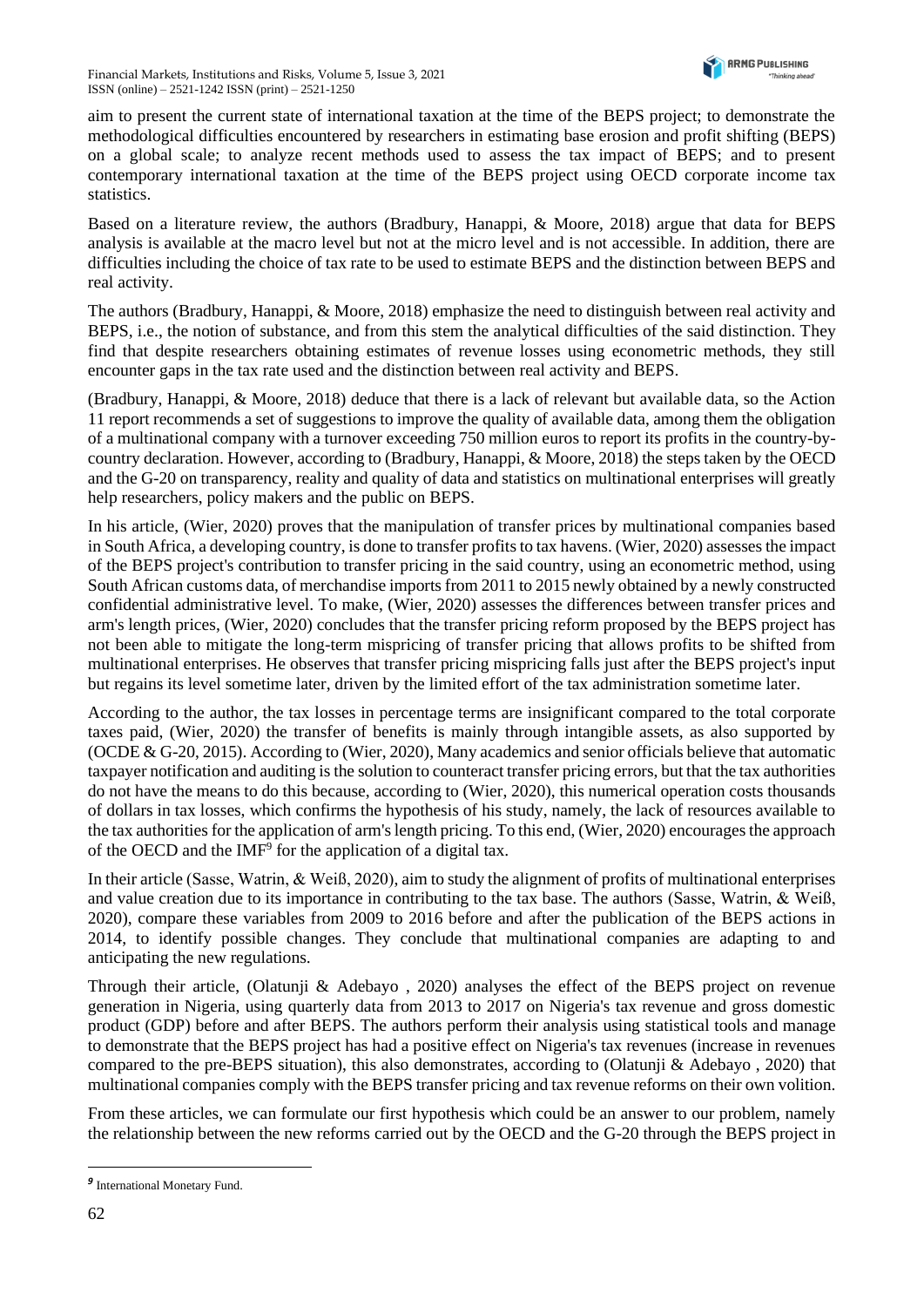

transfer pricing and tax avoidance.

➢ **Hypothesis 01:** BEPS transfer pricing reforms have a positive impact on tax revenues (Olatunji & Adebayo , 2020) in the short term (Wier, 2020).

Given that the tax revenue<sup>10</sup> is an amount collected by governments from different taxes (OCDE, 2020), and by definition, tax avoidance<sup>11</sup> is to reduce tax liability (Shukla, Pandey, & Lingam, 2020) i.e. reduction of the tax base by the taxpayer to pay the least tax (OCDE, 2020), This leads to reduced tax revenue collection by governments due to tax avoidance.

However, based on this observation and by extension, we allow ourselves to improve our hypothesis as follows:

➢ **Hypothesis 01:** BEPS transfer pricing reforms have a positive impact on tax avoidance (Olatunji & Adebayo , 2020) in the short term (Wier, 2020).

To this end, we take the liberty of reformulating our hypothesis so that it can respond exactly to our problem while retaining the authors' meaning and results,

➢ **Hypothesis 01:** Yes, BEPS transfer pricing reforms mitigate tax avoidance (Olatunji & Adebayo , 2020) in the short term (Wier, 2020).

All the papers reviewed put the relationship between tax avoidance and tax revenues, i.e. that tax avoidance could reduce a country's tax revenues, supported by the work of (OCDE & G-20, 2015), To this end, the study of the contribution of BEPS transfer pricing actions on tax avoidance (possible decrease or increase of tax avoidance) is studied through the parameter "*tax revenue*".

The authors (Legenzova, Levišauskaitė, & Kundelis, 2017) aim to identify the parameters and methods for evaluating the contributions of the BEPS project at the micro level, and to use these results to measure the impact of the BEPS project on a group of companies.

To achieve this (Legenzova, Levišauskaitė, & Kundelis, 2017) compares scientific and professional contributions. The authors find that the methods used to assess the impact of the BEPS project at the micro level are different from those used at the macro level. They conduct a case analysis to assess the impact of the BEPS project on a single group of companies in Lithuania, namely *Business Group LT*. The result of this analysis at the level of the business group is, that 05 actions out of the remaining 15 actions of the OECD and G-20 project are considered "*relevant*" and "*operational*" on this group. The authors state that these 5 actions do not have a significant imminent impact on tax matters; however risks related to the BEPS project arise, accompanied by action plans that combat the "*negative effects*" of the BEPS actions, which must be implemented.

(Legenzova, Levišauskaitė, & Kundelis, 2017) argue that the impact of BEPS measures is difficult to assess due to "*data limitations, complexity and interdependence of global business operations*".

Through their article, (Bolwijn, Casella , & Rigo, 2018) study the link between foreign direct investment (FDI) and tax base erosion and profit shifting (BEPS) by multinational enterprises. They show that tax avoidance by multinationals through FDI and offshore investments leads to leakage of development finance. (Bolwijn, Casella , & Rigo, 2018) conclude that, to overcome this, cooperation and synergies between international taxation and investment are needed.

The authors (Klemm & Liu, 2019) examining the impact of profit shifting by multinational enterprises on the economic activity that for them represents real (tangible) investment, and tax competition. Transfer activities are widespread among economic entities to reduce their tax base, and result in the manipulation of transfer prices. Using simulation of the impact of profit shifting on investment and a strong support of the literature review, the authors (Klemm & Liu, 2019) infer that transferring profits leads to a systematic decrease in the cost of capital in all countries regardless of the tax rate, so the rigidity of transfer pricing regulations has a significant negative effect on the tangible assets of multinational enterprises.

With the help of readings of the authors' articles (Klemm & Liu, 2019) and (Bolwijn, Casella, & Rigo, 2018), we can formulate the second hypothesis which runs counter to the first hypothesis :

<sup>10</sup> Full definition in the "Conceptual Framework" section.

<sup>&</sup>lt;sup>11</sup> Full definition in the "Conceptual Framework" section.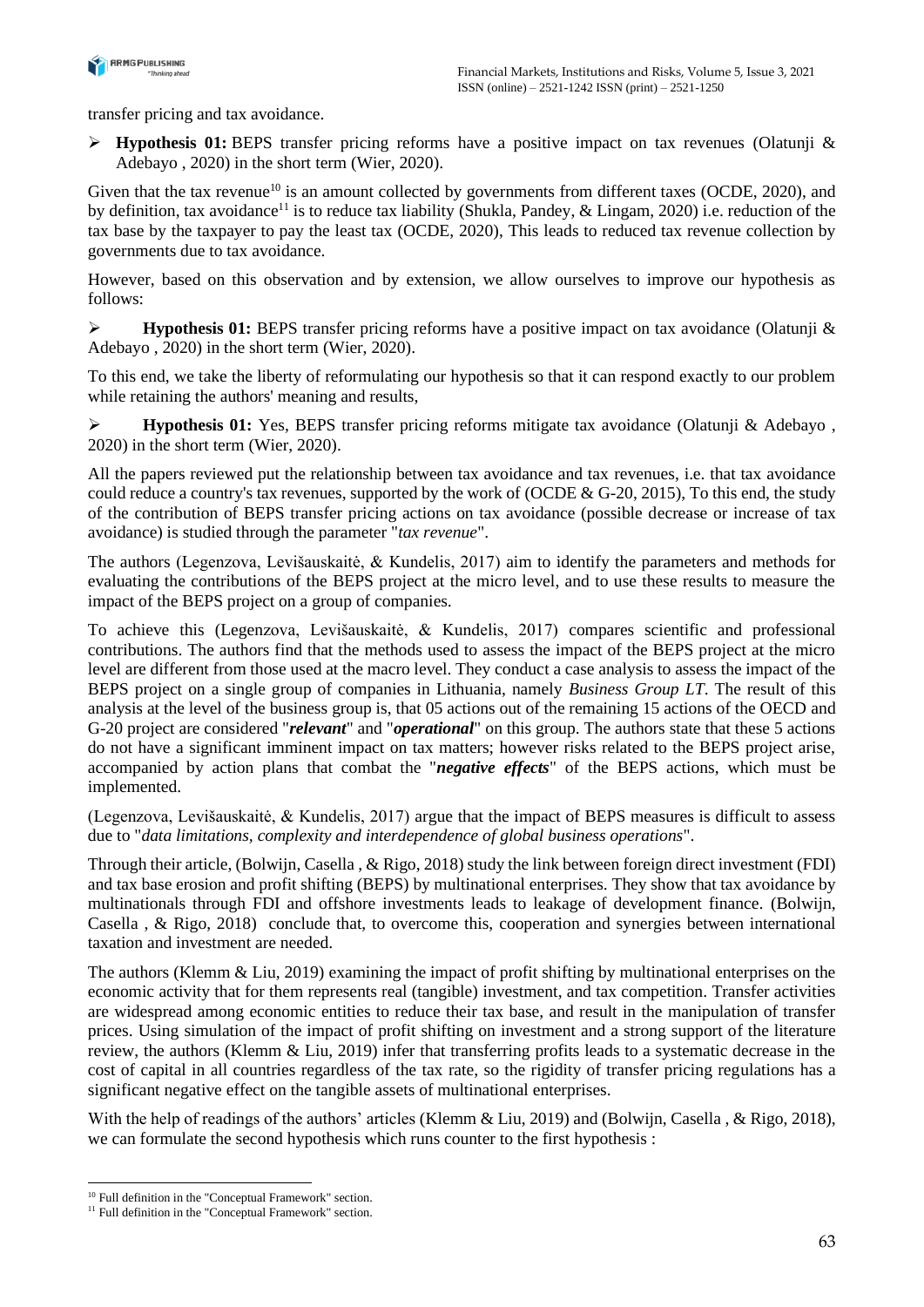

➢ **Hypothesis 02:** BEPS transfer pricing reforms have a negative impact on investment (Klemm & Liu, 2019).

Especially since there is a direct link between "tax revenue" and "investment", as according to (Niang, 2020) "*Tax revenues can play an important role in domestic resource mobilization, as they give governments the financial means to invest in development*". However, by extension, we can improve on the work of (Niang, 2020) our hypothesis as follows:

➢ **Hypothesis 02:** BEPS transfer pricing reforms have a negative impact on tax revenues (Klemm & Liu, 2019).

And considering the relationship of tax revenues and tax avoidance studied in the formulation of our first hypothesis, hypothesis 02 will be reformulated as follows:

➢ **Hypothesis 02:** BEPS transfer pricing reforms have a negative impact on tax avoidance (Klemm & Liu, 2019).

At the same time, we will reformulate the hypothesis so that it can be in line with our study problem while keeping the results obtained and the related meanings:

➢ **Hypothesis 02:** No, BEPS transfer pricing reforms do not mitigate tax avoidance (Klemm & Liu, 2019) (Niang, 2020).

# **1.4. Theoretical synthesis**

Reading the above-mentioned articles, we note that as a result of the scandals and loss of tax revenues amounting to between 100 and 240 billion dollars per year (Broussolle, 2020), that the fight against tax avoidance and ensuring that multinational companies are taxed where value is created is a key call for governments (Bolwijn, Casella , & Rigo, 2018). For this purpose, the (OCDE, 2015) set up the ambitious 15 action BEPS project, started in 2012 to combat tax avoidance.

Note that, according to the work of (Wier, 2020), (Sasse, Watrin, & Weiß, 2020), (Olatunji & Adebayo , 2020) and (Bradbury, Hanappi, & Moore, 2018), the BEPS project reforms in the area of transfer pricing has had a positive impact on tax revenues (Olatunji & Adebayo , 2020) in the short term (Wier, 2020). All the more so as the tax revenue  $12$  is an amount collected by governments from different taxes (OCDE, 2020), and by definition, tax avoidance<sup>13</sup> is to reduce tax liability (Shukla, Pandey, & Lingam, 2020) i.e. reduction of the tax base by the taxpayer to pay the least tax (OCDE, 2020), this leads to reduced tax revenue collection by governments due to tax avoidance. However, the BEPS transfer pricing reforms can be directly linked to tax avoidance and therefore the effectiveness of BEPS actions dealing with transfer pricing and their role in combating tax avoidance (Olatunji & Adebayo , 2020) in the short term (Wier, 2020) because, according to the latter, in the long term, the lack of control by the tax authorities has not had an effect on these transfer pricing manipulation practices, thus increasing tax avoidance (Wier, 2020).

All the articles studied put the relationship between tax avoidance and tax revenues, i.e. tax avoidance could reduce a country's tax revenues in other words tax avoidance is the cause of tax base erosion, supported by the work of (OCDE & G-20, 2015), To this end, the study of the contribution of BEPS transfer pricing actions on tax avoidance (possible decrease or increase of tax avoidance) is studied through the parameter "*tax revenue*".

The authors (Klemm & Liu, 2019) and (Bolwijn, Casella , & Rigo, 2018), We point to the negative effect of the BEPS transfer pricing reforms on tangible investment. Knowing that there is a direct link between "*tax revenue*" and "*investment*", as according to (Niang, 2020) « *Tax revenues can play an important role in domestic resource mobilisation, as they give governments the financial means to invest in development*». In addition to what has already been mentioned, regarding the study of tax avoidance using tax revenues, it is noted that according to (Niang, 2020) and (Klemm & Liu, 2019), the BEPS transfer pricing reforms have a negative impact on tax revenues and the failure to combat tax avoidance.

It is also noted that according to (Legenzova, Levišauskaitė, & Kundelis, 2017) The impact of BEPS measures remains difficult to assess by researchers and specialists due to the complexity of the phenomenon, intra-group transactions and difficulty in accessing data.

<sup>&</sup>lt;sup>12</sup> Full definition in the "Conceptual Framework" section.

<sup>&</sup>lt;sup>13</sup> Full definition in the "Conceptual Framework" section.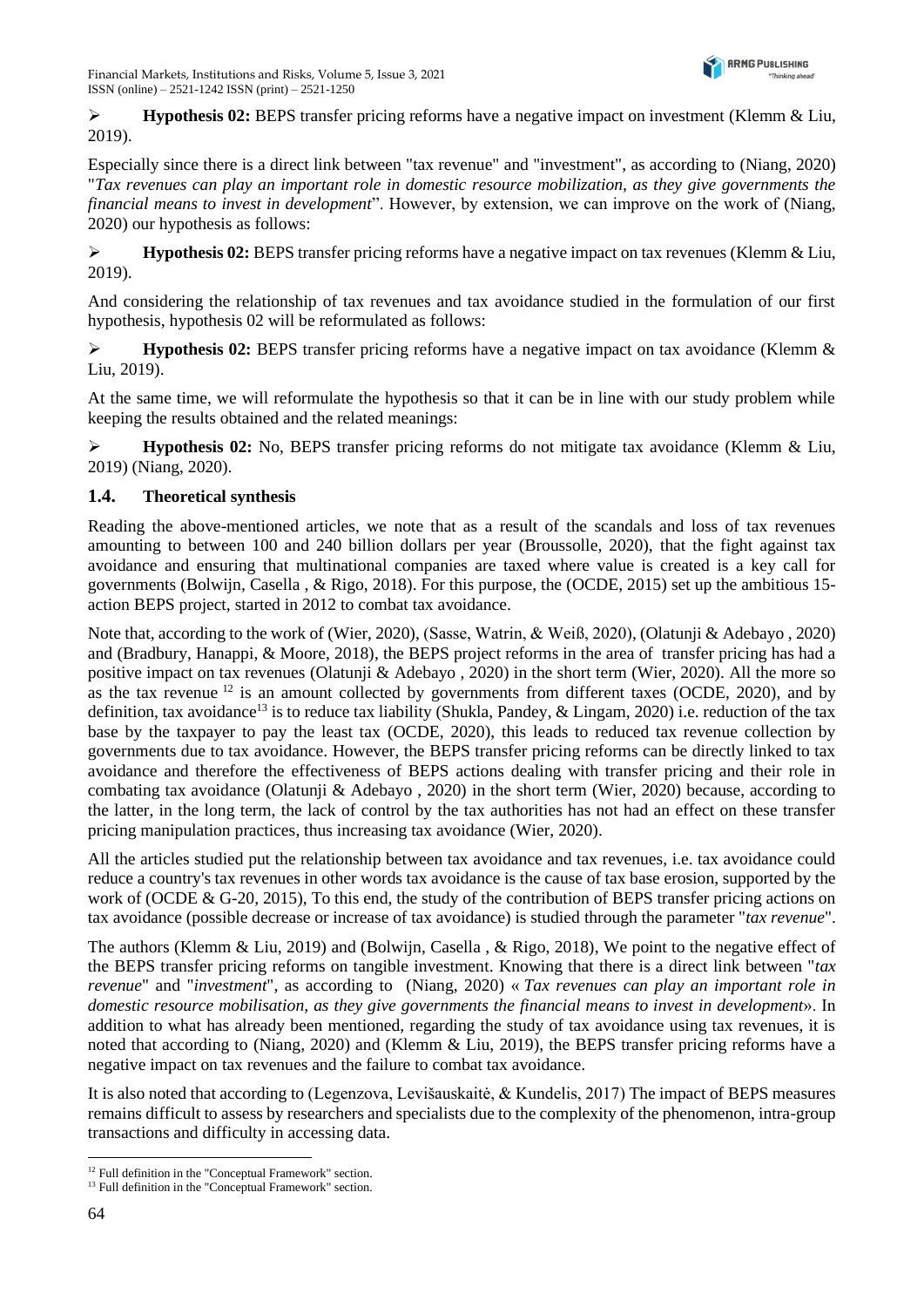

We were able to develop two hypotheses from the literature review and in the second section of this paper, the empirical study; we will test these two hypotheses in the field.

# **2. Method and data**

# **2.1. Method**

In order to respond to the problem posed, we intend to carry out a qualitative study through interviews, given the scope of the study (OCDE, 2015) so as not to stray too far from the objective of this document, the interviews will be half-guided, i.e. semi-structured interviews (Imbert, 2010). This interview is with international tax specialists and individuals from the tax authority in Algeria, the interviews were conducted face to face and using an online form.

The structure of this semi-structured interview and its content are based on the following works: Rogers , H., & Oats, L. (2021, Juillet 01), Cools, M., & Rossing, C. P. (2020). International Transfer Pricing: MNE Knowledge Dependency on External Tax Consultants<sup>14</sup>, Arafat, Y. (2020). Transfer pricing and it's use for tax avoidance by corporations<sup>15</sup>.

# **2.2 Limitations of the empirical study**

It is important to note that our study does not exhaustively cover all the content and details of the BEPS transfer pricing actions, we seek to deal with the subject in a comprehensive way and to answer our question based on the articles studied given the complexity of these actions and their scope (OCDE, 2015) and the lack of technical expertise on our part in the area of BEPS. We had difficulties in estimating our population and the accuracy of our sample, as well as the difficulty in collecting responses from our sample. As a result, our study sample is not representative and could bias the results obtained and those of the literature review. In the field, we encountered difficulties that could also bias our study, because not all individuals have a perfect grasp of the subject, according to our field experience, and are knowledgeable on the subject. We met very few people who were able to help us answer this interview.

As we conducted some interviews face-to-face and others online using a form, we found that using the form did not really allow us to get answers to all the questions with the desired explanations unlike the face-to-face interview, but the online form is still a useful tool for the interviews.

### **2.3 Presentation of the interview**

| Section                          | <b>Ouestions</b>                                   | Purpose of each question                                    |
|----------------------------------|----------------------------------------------------|-------------------------------------------------------------|
| Section 01 : sample's            | 1. You are in: Multinational Company or Tax        | This question will help us to characterise our sample,      |
| characteristics                  | Administration?                                    | given that our study, according to the literature review,   |
|                                  |                                                    | involves two major actors, namely the multinational         |
|                                  |                                                    | enterprise and the tax administration.                      |
|                                  | 2. How long have you been working with transfer    | Professional experience in transfer pricing gives us an     |
|                                  | pricing, and what is your professional experience  | idea of the interviewee's practicality in transfer pricing  |
|                                  |                                                    | and whether the interviewee has a background in             |
|                                  |                                                    | taxation.                                                   |
|                                  | 3. Professional status                             | Status is not a really important variable in our study, but |
|                                  |                                                    | it will help us to define the sample studied.               |
| Section 02 : Motivations and     | 4. Do you think tax avoidance is illegal?          | There is often confusion between fraud and tax avoidance    |
| modalities of BEPS               |                                                    | (Berrahi, 2016), and one would like to know whether for     |
|                                  |                                                    | the tax authority's avoidance is illegal contrary to the    |
|                                  |                                                    | opinions of individuals in multinational companies.         |
|                                  | 5. What do you think drives multinational          | The aim is to understand the possible motivations for tax   |
|                                  | companies to evade taxes through transfer          | avoidance, other than reducing the tax rate by              |
|                                  | pricing?                                           | manipulating the prices of transfer. (Sasse, Watrin, &      |
|                                  |                                                    | Weiß, 2020)                                                 |
|                                  | 6. How do multinational companies avoid taxes      | The aim is to get an idea of the mechanisms of tax          |
|                                  | with transfer pricing?                             | avoidance vis-à-vis the specialists.                        |
|                                  | 7. Do you think that tax havens facilitate the     | Since according to the literature review, tax losses have   |
|                                  | transfer of profits through transfer pricing?      | a direct relationship with tax havens, we investigate this  |
|                                  |                                                    | relationship between the two variables in the field.        |
| Section 03 : BEPS project        | 8. Do you think that the BEPS project's actions on | The purpose of these two questions is to test in the field  |
| transfer pricing actions and tax | transfer pricing can mitigate tax avoidance by     | whether there can be short- or long-term changes as         |
| avoidance                        | multinational companies in the long term?          | studied by (Wier, 2020).                                    |
|                                  | 9. Do you think that the BEPS transfer pricing     |                                                             |

Table 1. The questions for the semi-structured interview and their objectives

<sup>14</sup> (Cools & Rossing, 2020) ;

 $15$  (Arafat, 2020).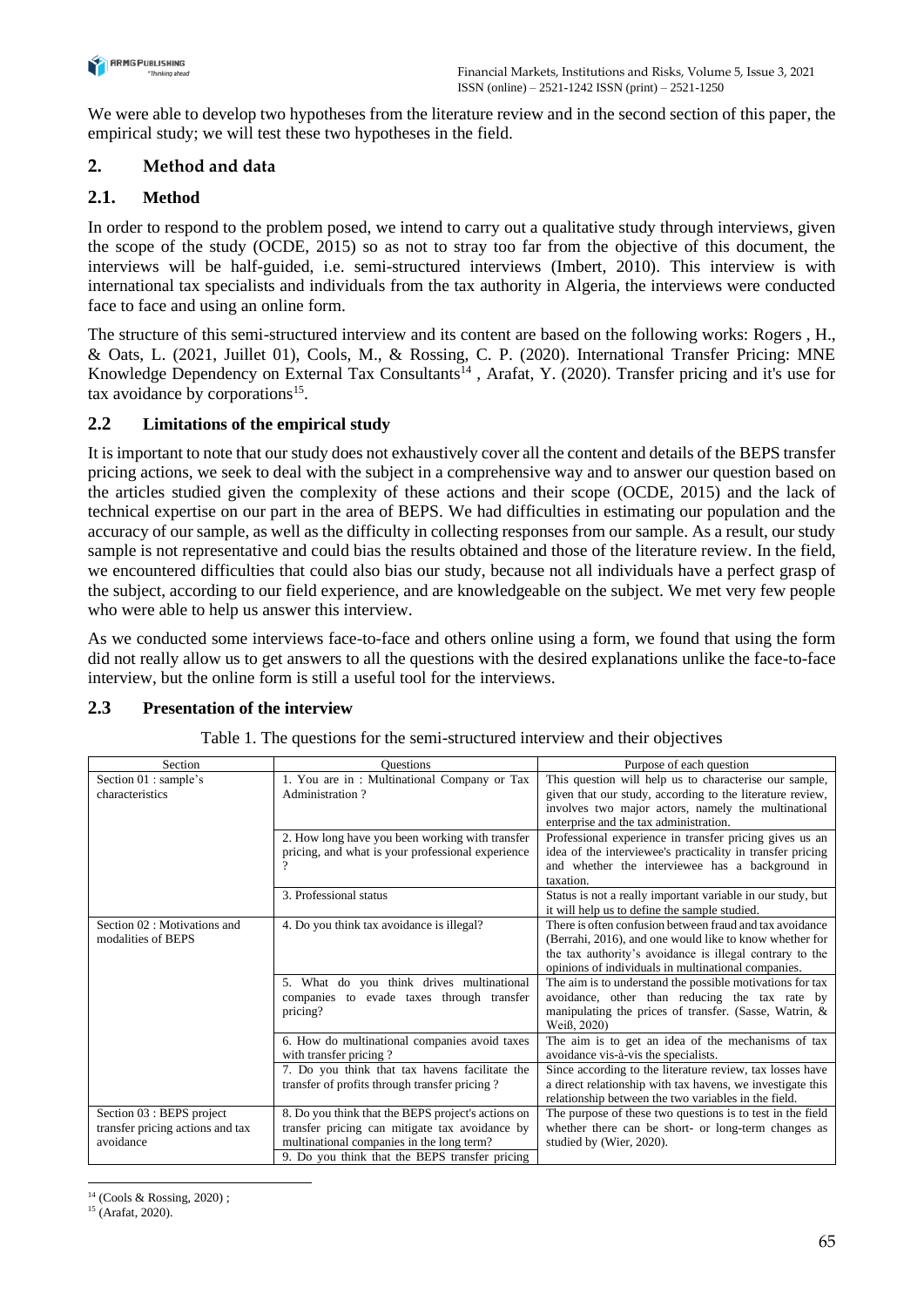

Financial Markets, Institutions and Risks, Volume 5, Issue 3, 2021 ISSN (online) – 2521-1242 ISSN (print) – 2521-1250

|                                           | mitigate<br>avoidance<br>by<br>actions<br>tax<br>can<br>multinational companies in the short term?                             |                                                                                                                                                                                                                                                                                                           |
|-------------------------------------------|--------------------------------------------------------------------------------------------------------------------------------|-----------------------------------------------------------------------------------------------------------------------------------------------------------------------------------------------------------------------------------------------------------------------------------------------------------|
|                                           | 10. What do you think of the arm's length method,<br>is it sufficient to counteract tax avoidance through<br>transfer pricing? | It can be seen that according to (OCDE, 2015), (Sasse,<br>Watrin, & Weiß, 2020), (Wier, 2020) and (Klemm & Liu,<br>2019) the arm's length principle could prove ineffective<br>and have limitations. For this purpose, we would like to<br>test this in the field.                                        |
|                                           | 11. What do you think of multinationals setting up<br>subsidiaries in low-tax countries to remit income                        | On reading several articles, we note that a tax haven has<br>characteristics that appeal to investments, nevertheless<br>the tax administration fights against this phenomenon of<br>profit transfer, we seek to know if this kind of practice is<br>acceptable from both points of view (Cahanin, 2018). |
| Section 04 : Interview<br>characteristics | 12. How long did you spend in this interview?                                                                                  | The aim is to estimate the time allocated and the interest<br>in this interview for the characteristics of the interview.                                                                                                                                                                                 |

Source: Compiled by authors.

#### **2.4 Interpretation**

The semi-structured interview was conducted on site with one individual and for the other respondents it was online using a form that was sent to them by e-mail, on LinkedIn and was also shared in Facebook groups specializing in Taxation and International Taxation.

To the best of our knowledge, we sent our interview to 30 people specialized in taxation and international taxation working in Multinational Companies or Tax Administrations. Nevertheless, we had a low response rate of 16%.

The sampling technique used is stratified random sampling, which consists of dividing the population into homogeneous groups called strata. In our study we have two main strata, i.e. individuals who work in multinational companies or in tax administrations.

Despite this, the results of our field study are as follows :

According to the results, our sample consists of 80% of individuals in Multinational Companies and only 20% in Tax Administration. Among them, we find 40% of specialists with 5 years of professional experience, 20% with 2 years of experience, 20% with 3 years and 20% with 20 years of professional experience.

As regards the status of the respondents, 60% are Tax Managers, 20% Deputy Directors and 20% Tax Advisors. Interviews lasted an average of 22 minutes.

When asked whether tax avoidance is legal or illegal, the majority of respondents, 60%, said that tax avoidance is illegal for a number of reasons, namely : depriving the resident country of tax revenue, transferring profits to countries other than the one where the company resides, and unbalancing the state's budgetary plan, followed by a "*budget crisis*" and so-called "*negative*" implications on the "*economic balance of the state*", and one of the respondents described tax avoidance as "*hindering tax legislation and regulation*". 40% of the other respondents do not consider tax avoidance to be illegal, highlighting the concept of "*tax fraud*" as an illegal practice, unlike tax avoidance, and one of the respondents adds that:

*« The BEPS project fights against tax avoidance because for us we are all equal before the tax and all companies must pay the tax, whereas multinationals make a lot of money, and they avoid this tax».*

What motivates multinational companies to engage in tax avoidance through transfer pricing is, according to the respondents, tax optimization (40% of respondents), reduction of the tax base (40% of respondents) and 20% think it is the high rate of corporation tax.

According to 60% of the respondents, MNEs inflate their expenses in high-tax countries and decrease their revenues in low-tax countries to avoid taxes with the help of transfer pricing, 20% of them think it is with the help of undercutting the tax base and 20% listed several tax avoidances practices with the help of transfer pricing, to know:

*« Increase or decrease of purchase or sale prices; Payment of excessive or unrequited royalties; Granting of loans without interest or at a reduced rate; Waiver of interest stipulated by loan contracts; Granting of an advantage out of proportion to the service obtained, or any other means; As well as any other means that may constitute abnormal transfers* ».

According to all respondents in our sample, tax havens facilitate the transfer of profits through transfer pricing because of their advantages: low or zero corporate tax rate, bank, and tax secrecy as "*they do not sign bilateral agreements in collaboration*".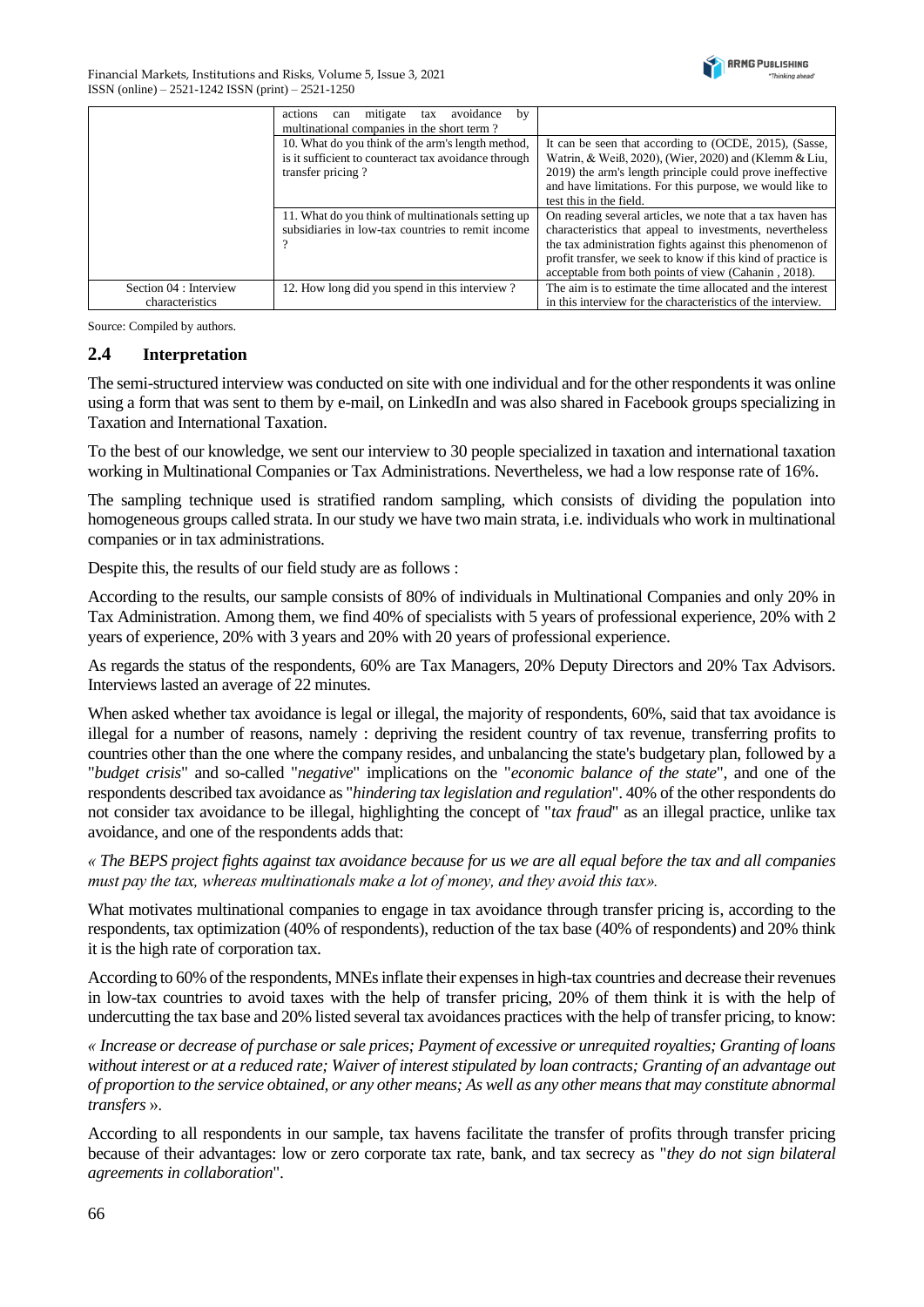

All the sample studied believe that in the short term, BEPS transfer pricing actions can mitigate tax avoidance as many countries have signed up and nowadays the practices of multinational companies follow BEPS actions.

In the long term, 80% of respondents think that yes, BEPS transfer pricing actions will mitigate tax avoidance, as BEPS transfer pricing actions mitigate avoidance in the short term, it is necessarily the same in the long term and over time more countries will join the project so more alignment with the actions and less tax avoidance. Nevertheless, 20% of our sample thinks that it is possible that they will not reduce tax avoidance with new avoidance practices by MNEs.

As far as the arm's length principle is concerned, all respondents find it to be a successful and very effective method, even if it has limitations that were not developed by the respondents.

Most of the respondents believe that multinationals that set up subsidiaries in tax havens in order to remit their profits have the right to do this as it is legal and "economically" justified, 20% of respondents believe that it is a tax avoidance scheme and the remaining 20% believe that this type of practice is not tax compliant and that the multinational company would risk being penalized and having to pay penalties.

At the end of the semi-structured interview, the respondents were asked for any recommendations based on their experience in Taxation and International Taxation. 80% gave recommendations, 50% of the 80% recommended that more countries join the BEPS project to fight tax avoidance, and the remaining 50% gave their opinion on the obligation to file country-by-country tax returns, which they consider to be the best solution for more transparency and the reduction of tax avoidance.

From our fieldwork and considering the "majority" of respondents, we conclude that, according to them, tax avoidance is illegal but MNEs avoid tax with legal practices including tax optimization by using transfer pricing, transferring income, and opening subsidiaries in tax havens. Our sample leads us to the conclusion that BEPS transfer pricing actions mitigate tax avoidance in the short term and necessarily in the long term as other countries join the project and align and comply with the actions taken. This mitigation results, according to most respondents, from the effectiveness of the arm's length principle despite the limitations that may be encountered, and from transparency vis-à-vis tax administrations and authorities through the country-bycountry reporting requirement.

### **3. Discussion**

After having collected some opinions of specialists in Taxation and International Taxation and the articles studied, we find that multinational companies want to pay less tax (tax optimization) by minimizing their tax base and transferring their profits to tax havens that offer a low tax rate and other advantages such as banking secrecy. Nevertheless, our theoretical study suggests that tax avoidance is according to several authors (Berrahi, 2016), (SAIOUD & SAIOUD , 2019) and (Shukla, Pandey, & Lingam, 2020) the reduction of the tax base through the use of legal tax planning strategies, while the majority of our test sample suggests that tax avoidance is illegal because of the erosion of the tax base, thus reducing tax revenues by shifting income to tax havens and depriving states of taxes, which in turn affects the lives of citizens. The results of the empirical study and those of the literature review converge towards the same idea of the motivations that drive companies to tax avoidance. Note that, it is tax optimization, the high tax rate.

In the area of transfer pricing the results of (Wier, 2020) mention that in the short term the actions of the BEPS project (action 8-10 and action 13) have an effect on transfer pricing as long as the tax administration controls multinationals, our sample confirms this and think that yes in the short term the related actions remain an adequate solution (arm's length principle and more transparency) and think that even in the long term it could have a positive effect and reduce tax avoidance, in contrast, (Wier, 2020) finds that in the long run multinational companies have gone back to their old ways and have been able to manipulate transfer prices despite the transparency established by the action13 , the author explains this by new business practices and the lack of control by the tax administration. The notion of new practices can also be found in (Sasse, Watrin, & Weiß, 2020) who, at the end of their study, find that multinational companies anticipate and adapt their structures, moreover according to (OCDE, 2015), in the event that the OECD finds that the arm's length principle has not been respected, it could remedy this by putting in place alternative arrangements.

The empirical study, on the other hand, extrapolates from our sample and believes that if compliance with actions and new regulations and alignment of real activity with the reporting and taxation of profits of multinational enterprises in the short term, this will necessarily be the case in the long term as there will be new variables and factors that enter into the analysis which are possible new adherents to the project and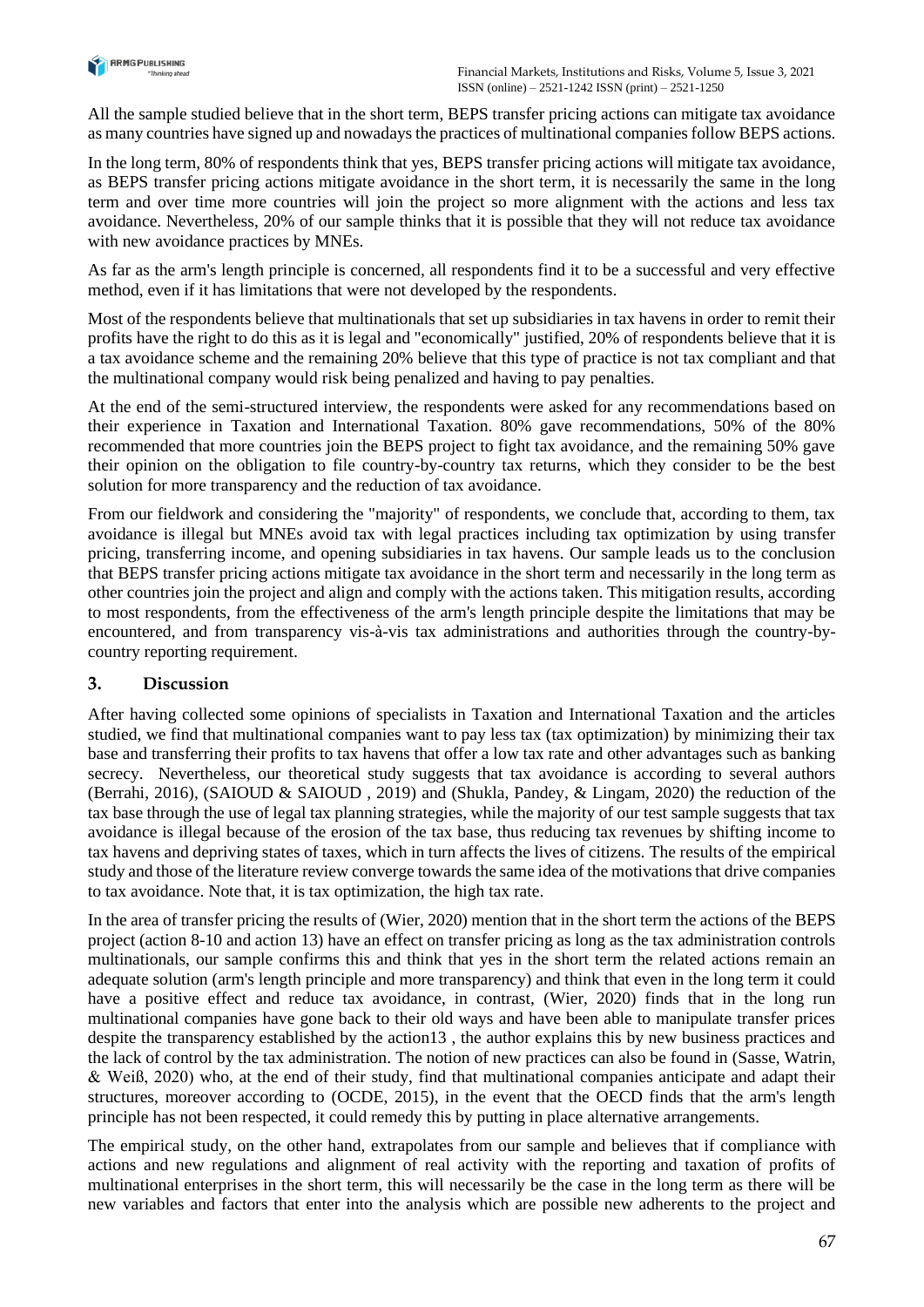possible new regulations of actions adapted to the economy and business practices. However, it is inferred from the results that BEPS actions dealing with transfer pricing, in the short term, mitigate tax avoidance by multinational enterprises, and in the long term they could, but it is not clear until this possibility can be tested.

### **Conclusion**

The BEPS project, led by the OECD since 2012, is constantly evolving to best adapt to contemporary economic challenges and to ensure that fairness and equality before tax is achieved by all companies, especially multinationals. Multinational companies have developed legal practices that draw on tax planning strategies to optimize their tax base, which leads to tax avoidance and consequently to the erosion of the tax base and the payment of less tax. This is often done by manipulating intra-group transfer prices and transferring profits to tax havens, always with the aim of paying less tax. However, even if these practices remain legal, their excesses have serious consequences for economic equilibrium, which is why the G-20 and the governments and countries are helping each other on an equal footing, as the OECD points out, to counteract this.

The ambitious BEPS project provides several reforms for each identified tax challenge. Despite their complexity and breadth, our study focused on transfer pricing, namely Action 8-10 and Action 13, and whether the contributions of these actions mitigate tax avoidance by multinational enterprises. Based on a literature review and an empirical study with international tax specialists, it was found that immediately after the publication of the BEPS actions, companies aligned their profits where their value creation resides, thus reducing tax avoidance and not eroding the tax base and profit shifting, However, we note that according to other authors over time these reforms may not have an effect as the review results suggest that companies are anticipating the new BEPS rules and seeking to realize their self-interest contrary to the empirical results which lead us to believe that short term success could strongly be the case in the long term as over time more countries adhere to the project and the country-by-country reporting requirement will increase transparency. Having said this, we can then confirm our first hypothesis: that the BEPS project's transfer pricing inputs mitigate tax avoidance in the short term, and following the results obtained, we can refute the second hypothesis that BEPS actions dealing with transfer pricing do not mitigate tax avoidance. On the other hand, when reading the work of (Wier, 2020) and (Sasse, Watrin, & Weiß, 2020), we ask, is the strengthening of tax administration control a factor that mitigates tax avoidance by multinational enterprises? This question could be addressed in future research, which would be of great interest to us to know whether this is true. When we tried to study our topic by adopting a scientific methodology, we learned where and how to look for information and use references, nevertheless we encountered difficulties because the BEPS project is an ambitious and complex project, and it requires technical competence and means for experimentation and study. Moreover, our internship in the Tax & Legal department at Deloitte Algérie was very constructive in a short period of time, as we were able to learn how to search for information in Algerian legislation and understand it, understand some of the approaches and thoughts of the tax authorities and the practice of some cases of tax compliance in terms of tax returns and other problems encountered. These acquisitions served as a basis of understanding and tools for the realization of this study.

### **Appendix**



**Figure 1. The 15th actions of the BEPS project**

Source: (Bradbury, Hanappi, & Moore, 2018).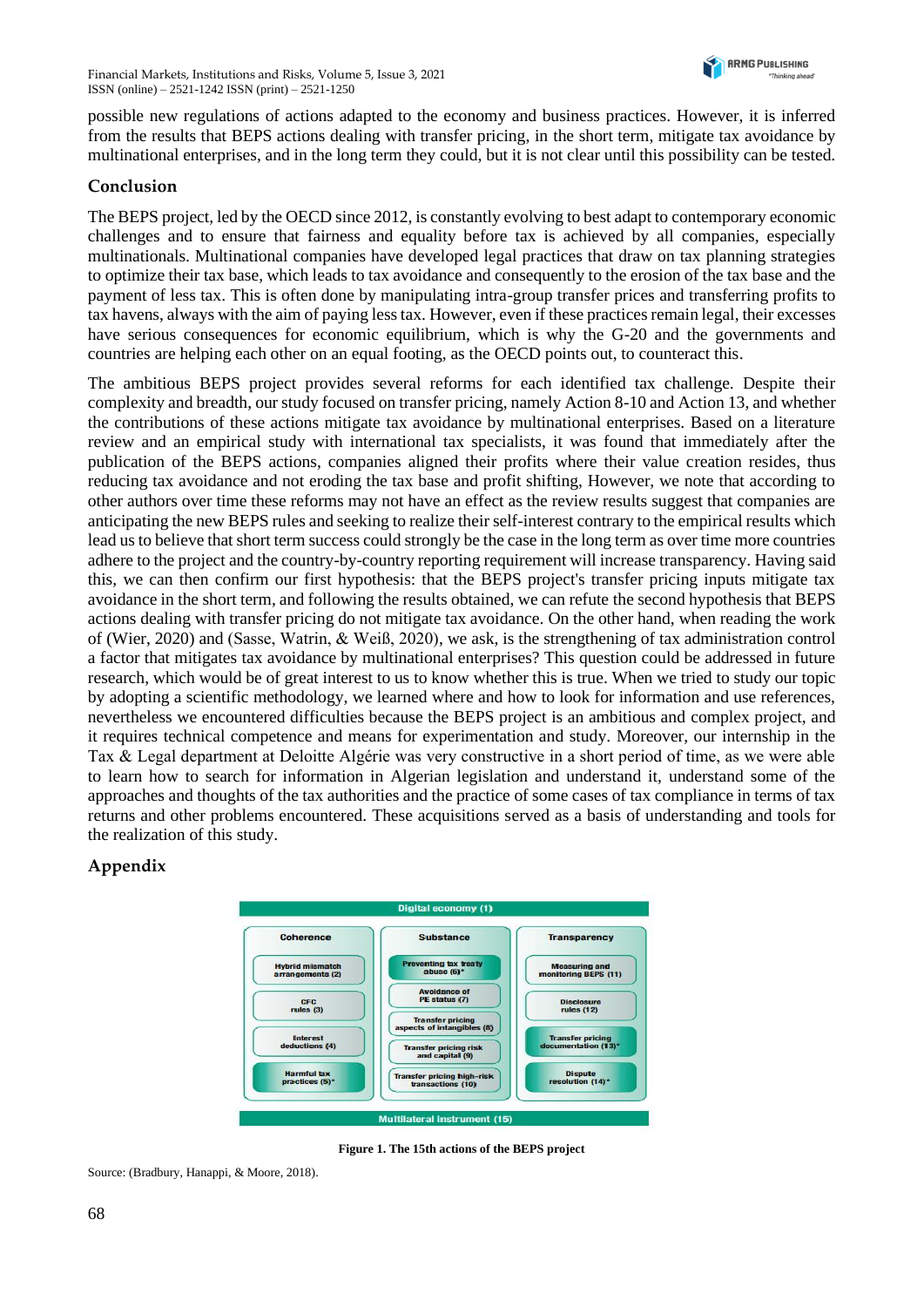

# **Acknowledgement**

We gratefully acknowledge the invaluable help of the Tax & Legal team of Deloitte Algeria as well as all the others of the different departments for their advice, follow-up and help in the realization of this article.

# **References**

1. Aissat, A., Mokrani, A. (2018). Enjeux de la fiscalité sur les stratégies de localisation des firmes multinationales. *Revue des Réformes Economiques et Intégration En Economie Mondiale*. [Issues of taxation on the localization strategies of multinational firms. Review of Economic Reforms and Integration in the World Economy]. [\[Google Scholar\]](https://scholar.google.com/scholar?hl=ru&as_sdt=0%2C5&q=AISSAT%2C+A.%2C+%26+MOKRANI%2C+A.+%282018%29.+Enjeux+de+la+fiscalit%C3%A9+sur+les+strat%C3%A9gies+de+localisation+des+firmes+multinationales.+Revue+des+R%C3%A9formes+Economiques+et+Int%C3%A9gration+En+Economie+Mondiale.&btnG=)

2. Arafat, Y. (2021). Transfer pricing and it's use for tax avoidance by corporations. Master thesis. [\[Google Scholar\]](https://scholar.google.com/scholar?hl=ru&as_sdt=0%2C5&q=2.%09Arafat%2C+Y.+%282020%29.+Transfer+pricing+and+it%27s+use+for+tax+avoidance+by+corporations.&btnG=)

3. Benkendil, H., & El Ghazali, M. (2018, Juin). Optimisation fiscale des groupes : quel est l'impact des prix de transfert et l'intégration fiscale sur la performance financière au Maroc. *Revue du Contrôle de la Comptabilité et de l'Audit*(05). [Group tax optimization: what is the impact of transfer pricing and tax integration on financial performance in Morocco. Review of Accounting and Audit Control (05)]. [\[Google](https://scholar.google.com/scholar?cluster=17591264623660988362&hl=ru&as_sdt=0,5)  [Scholar\]](https://scholar.google.com/scholar?cluster=17591264623660988362&hl=ru&as_sdt=0,5)

4. Berrahi, K.-e. (2016, Décembre). L'évasionet la fraude fiscales : Un grand défi de lutte contre l'informel. *Revue Algérienne des Finances Publiques*(06). [Tax avoidance and fraud: A big challenge in the fight against the informal sector. Algerian Review of Public Finances (06)]. [\[Link\]](https://www.asjp.cerist.dz/en/article/85839)

5. Bofipimpôts. (2021). Récupéré sur Bulletin Officiel des Finances Publiques-Impôts. [Retrieved from the Official Bulletin of Public Finances-Taxes]. [\[Link\]](https://bofip.impots.gouv.fr/)

6. Bolwijn, R., Casella , B., & Rigo, D. (2018). An FDI-driven approach to measuring the scale and economic impact of BEPS. *Transnational Corporations, 25*(2). [\[Google Scholar\]](https://scholar.google.com/scholar?cluster=16903698768084755719&hl=ru&as_sdt=0,5)

7. Bourlès, R., & Henriet, D. (2017). Théorie des jeux. [Game theory]. [\[Link\]](http://renaud.bourles.perso.centrale-marseille.fr/Cours/Theorie_des_jeux.pdf)

8. Bradbury, D., Hanappi, T., & Moore, A. (2018). Estimating the fiscal effects of base erosion and profit shifting: data availability and analytical issues. *Transnational Corporations*, 25(2). [\[Google Scholar\]](https://scholar.google.com/scholar?cluster=15002044321010326186&hl=ru&as_sdt=0,5)

9. Broussolle, D. (2020). Où en sont la taxation des entreprises numériques et la lutte contre l'évitement fiscal ? *Bulletin de l'observation des politiques économiques en Europe*. [Where are the taxes of digital companies and the fight against tax avoidance? Bulletin of the Observation of Economic Policies in Europe]. [\[Google Scholar\]](https://scholar.google.com/scholar?cluster=3919225172496813888&hl=ru&as_sdt=0,5)

10. Cahanin , P. (2018). L'évasion Fiscale Internationale Des Entreprises.[ International Corporate Tax Escape]. *Gestion et finances publiques*, 66-71. [\[Google Scholar\]](https://scholar.google.com/scholar?cluster=12023007274897702119&hl=ru&as_sdt=0,5)

11. Chaouche, N. Y. (2019). Le régime fiscal des implantations internationales d'entreprises, le cas de l'Algérie. *HAL Archives ouvertes*. [The tax regime for international business establishments, the case of Algeria. HAL Open Archives]. [\[Google Scholar\]](https://scholar.google.com/scholar?cluster=7500595544131278533&hl=ru&as_sdt=0,5)

12. Conan, M. (2013). *Gaston Jèze et l'utilité de la dépense publique, L'élaboration d'une théorie générale des dépenses publiques.* [Gaston Jèze and the Utility of Public Spending, The Development of a General Theory of Public Spending]. [\[Link\]](https://books.openedition.org/igpde/2900)

13. Cools, M., & Rossing, C. P. (2020). International Transfer Pricing: MNE Knowledge Dependency on External Tax Consultants. [\[Google Scholar\]](https://scholar.google.com/scholar?cluster=8454594505853547497&hl=ru&as_sdt=0,5)

14. El Arabi, A. (2020). La planification fiscale des multinationales à l'ére de la dématérialisation économique. [The tax planning of multinationals in the era of economic dematerialization]. *Journal of quantitative and qualitative research in economic and administrative sciences, 2*(1). [\[Link\]](https://www.asjp.cerist.dz/en/article/151051)

15. Fuest, C., Parenti, M., & Toubal, F. (2019). FIiscalité internationale des entreprises: quelles réformes pour quels effets? *Conseil d'analyse économique,* (54).[International corporate taxation: what reforms for what effects? Economic Analysis Council]. [\[Google Scholar\]](https://scholar.google.com/scholar?cluster=3159347940066814222&hl=ru&as_sdt=0,5)

16. Garbarino, C. (2020). The impact of the OECD BEPS project on tax treaties: Access, entitlement and investment protection. *Bocconi Legal Studies Research Paper*, (3730030). [\[Google Scholar\]](https://scholar.google.com/scholar?cluster=13385002771279022976&hl=ru&as_sdt=0,5)